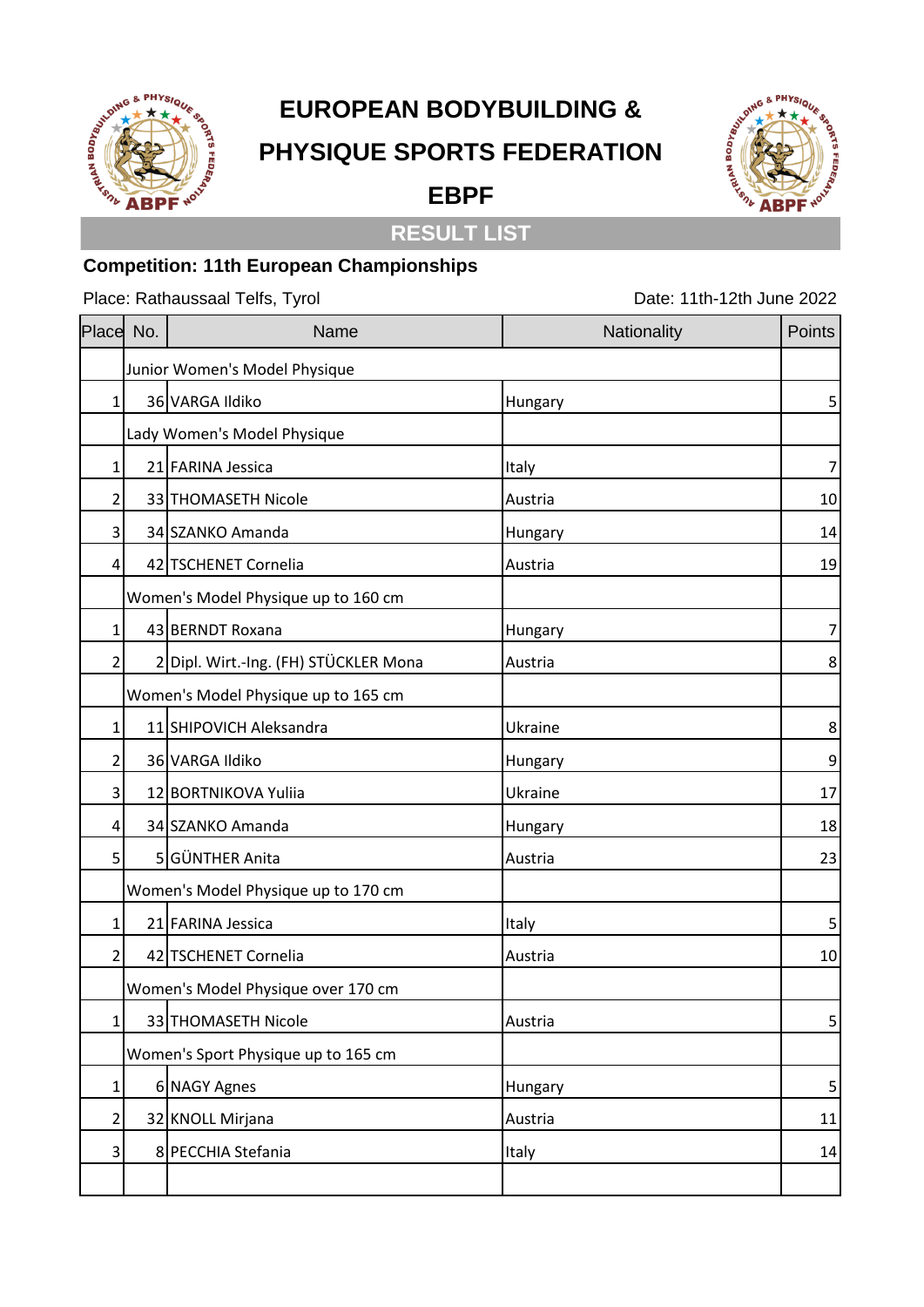| Place No.      | Name                                                 | Nationality | Points |
|----------------|------------------------------------------------------|-------------|--------|
|                | Women's Sport Physique over 165 cm                   |             |        |
| 1              | 23 PETER-SZABO Nikolett                              | Austria     | 7      |
| $\overline{2}$ | 27 MESZES Greta                                      | Hungary     | 8      |
|                | Men's Sport Physique up to 180 cm                    |             |        |
| 1              | 14 HACKSTEINER Philip                                | Austria     | 5      |
|                | Men's Sport Physique over 180 cm                     |             |        |
| 1              | 35 FUCHS Georg                                       | Austria     | 6      |
| 2              | 7 FARKAS-TOTH Gabor                                  | Hungary     | 9      |
| 3              | 38 BRUTÓCZKI Adám                                    | Hungary     | 15     |
|                | Master Men's Bodybuilding up to 50 years up to 80 kg |             |        |
| $\mathbf{1}$   | 13 GALLACE Francesco                                 | Italy       | 5      |
|                | Master Men's Bodybuilding up to 50 years over 80 kg  |             |        |
| $\mathbf{1}$   | 18 MAURER Stephan                                    | Austria     | 5      |
|                | Master Men's Bodybuilding up to 60 years             |             |        |
| 1              | 37 LAMMINGER Tomas                                   | Austria     | 5      |
| 2              | 28 SCHRÖTER Marko                                    | Austria     | 10     |
| 3              | 44 STEINLECHNER Christian                            | Austria     | 15     |
|                | Master Men's Bodybuilding over 60 years              |             |        |
| 1              | 9 MARTEL Marc                                        | France      | 5      |
| 2              | 45 KUNTNER Johann                                    | Austria     | 10     |
|                | Women's Model Physique Overall                       |             |        |
| 1              | 11 SHIPOVICH Aleksandra                              | Ukraine     | 7      |
|                | 21 FARINA Jessica                                    | Italy       | 14     |
|                | 33 THOMASETH Nicole                                  | Austria     | 23     |
|                | 36 VARGA Ildiko                                      | Hungary     | 14     |
|                | 43 BERNDT Roxana                                     | Hungary     | 17     |
|                | Women's Athletic Physique                            |             |        |
| $\mathbf{1}$   | 10 VALETTE Irina                                     | France      | 5      |
|                | <b>Women's Muscular Physique</b>                     |             |        |
| $\mathbf{1}$   | 15 SZEIFFERT-TEZSLA Agnes                            | Hungary     | 5      |
| $\overline{2}$ | 19 TRUCZA Orsi                                       | Austria     | 10     |
|                | Men's Athletic Physique up to 170 cm                 |             |        |
| $\mathbf{1}$   | 17 Ing. STÜCKLER Mario                               | Austria     | 5      |